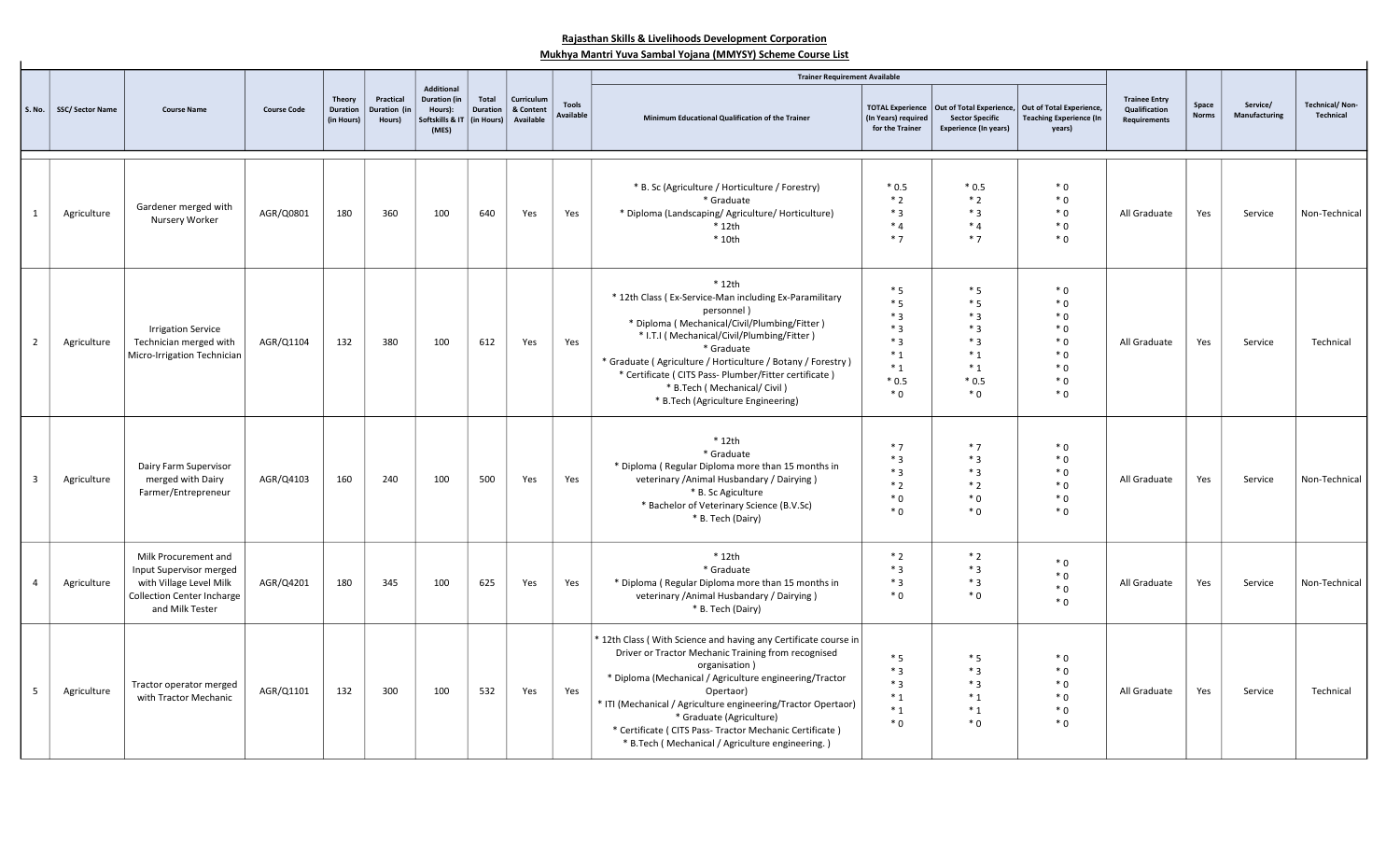|    |                                             |                                                                                                                     |                    |                                         |                                     |                                                                                 |                                        |                                      |                                  | <b>Trainer Requirement Available</b>                                                                                                                                                                                                                                                                                                                                                                                                                                                                   |                                         |                                                                                                                                  |                                                                                                                              |                                                              |                       |                           |                                    |
|----|---------------------------------------------|---------------------------------------------------------------------------------------------------------------------|--------------------|-----------------------------------------|-------------------------------------|---------------------------------------------------------------------------------|----------------------------------------|--------------------------------------|----------------------------------|--------------------------------------------------------------------------------------------------------------------------------------------------------------------------------------------------------------------------------------------------------------------------------------------------------------------------------------------------------------------------------------------------------------------------------------------------------------------------------------------------------|-----------------------------------------|----------------------------------------------------------------------------------------------------------------------------------|------------------------------------------------------------------------------------------------------------------------------|--------------------------------------------------------------|-----------------------|---------------------------|------------------------------------|
|    | S. No.   SSC/ Sector Name                   | <b>Course Name</b>                                                                                                  | <b>Course Code</b> | Theory<br><b>Duration</b><br>(in Hours) | Practical<br>Duration (in<br>Hours) | <b>Additional</b><br><b>Duration (in</b><br>Hours):<br>ioftskills & IT<br>(MES) | <b>Total</b><br>Duration<br>(in Hours) | Curriculum<br>& Content<br>Available | <b>Tools</b><br><b>Available</b> | Minimum Educational Qualification of the Trainer                                                                                                                                                                                                                                                                                                                                                                                                                                                       | (In Years) required<br>for the Trainer  | TOTAL Experience   Out of Total Experience,   Out of Total Experience,<br><b>Sector Specific</b><br><b>Experience (In years)</b> | <b>Teaching Experience (In</b><br>years)                                                                                     | <b>Trainee Entry</b><br>Qualification<br><b>Requirements</b> | Space<br><b>Norms</b> | Service/<br>Manufacturing | <b>Technical/Non-</b><br>Technical |
| 6  | Agriculture                                 | Horticulturist - Protected<br>Cultivation merged with<br>Organic Grower and<br><b>Community Service</b><br>Provider | AGR/Q1004          | 188                                     | 372                                 | 100                                                                             | 660                                    | Yes                                  | Yes                              | * Diploma (Agriculture/ Horticulture)<br>* Graduate<br>* Graduate (Agriculture/ Horticulture/ Botany/ Forestry)<br>* Post Graduate (Agriculture/ Horticulture)                                                                                                                                                                                                                                                                                                                                         | $*3$<br>$*2$<br>$*_{1}$<br>$*0.5$       | $*3$<br>$*2$<br>$*_{1}$<br>$*0.5$                                                                                                | $*0$<br>$*0$<br>$*0$<br>$*0$                                                                                                 | All Graduate                                                 | Yes                   | Manufacturing             | Technical                          |
| 7  | Agriculture                                 | <b>Barefoot Technician</b>                                                                                          | AGR/Q7801          | 280                                     | 250                                 | 100                                                                             | 630                                    | Yes                                  | Yes                              | $*$ 12th<br>* Diploma (Agriculture/ Horticulture)<br>* Graduate<br>* Graduate (Agriculture/ Horticulture/ Botany/ Forestry)                                                                                                                                                                                                                                                                                                                                                                            | $*6$<br>$*5$<br>$*4$<br>$*0$            | $*6$<br>$*5$<br>$*4$<br>$*0$                                                                                                     | $*0$<br>$*0$<br>$*0$<br>$*0$                                                                                                 | All Graduate                                                 | Yes                   | Service                   | Technical                          |
| 8  | Apparel,<br>Madeups &<br>Home<br>Furnishing | <b>Sampling Tailor</b>                                                                                              | AMH/Q0701          | 210                                     | 510                                 | 100                                                                             | 820                                    | Yes                                  | Yes                              | * 10th pass with supervisory experience in relevant trade<br>* Certificate in relevent trade (eg: garment manufacturing<br>technology) of minimum 6 months duration<br>* Diploma in relevent trade (eg: garment manufacturing<br>technology) of minimum 1 year duration<br>* ITI in the relevant trade (eg: garment manufacturing technology)<br>* Graduate in the relevant trade (eg: garment manufacturing<br>technology)<br>Note - Textiles qualification and experience will not be<br>considered. | $*6$<br>$*_{4}$<br>$*2$<br>$*2$<br>$*2$ | $*6$<br>$*4$<br>$*2$<br>$*2$<br>$*2$                                                                                             | $*0$<br>$*0$<br>$*0$<br>$*0$<br>$*0$                                                                                         | All Graduate                                                 | Yes                   | Manufacturing             | Technical                          |
| 9  | Apparel,<br>Madeups &<br>Home<br>Furnishing | Assistant Fashion Designer                                                                                          | AMH/Q1210          | 150                                     | 350                                 | 100                                                                             | 600                                    | Yes                                  | Yes                              | * Diploma in relevent trade (eg: desinging and manufacturing)<br>of minimum 1 year duration<br>* ITI in the relevant trade (eg: desinging and manufacturing)<br>* Graduate in the relevant trade (eg: desinging and<br>manufacturing)<br>Note - Textiles qualification and experience will not be<br>considered.                                                                                                                                                                                       | $*2$<br>$*2$<br>$*2$                    | $*2$<br>$*2$<br>$*2$                                                                                                             | $*0$<br>$*0$<br>$*0$                                                                                                         | All Graduate                                                 | Yes                   | Manufacturing             | Technical                          |
| 10 | Automotive                                  | Automotive Sales Telecaller<br>merged with Automotive<br>Showroom Hostess/Host                                      | ASC/Q1105          | 220                                     | 336                                 | 100                                                                             | 656                                    | Yes                                  | Yes                              | * Graduate<br>* Diploma/ Degree in Engineering (Mechanical or Automobile)<br>* MBA (Sales/ Marketing)                                                                                                                                                                                                                                                                                                                                                                                                  | $*8$<br>$*6$<br>$*4$                    | * Minimum 3 year<br>of Hands on<br>experience in<br>respective field                                                             | Minimum 2 years<br>of Teaching<br>Experience                                                                                 | All Graduate                                                 | Yes                   | Service                   | Non-Technical                      |
| 11 | Automotive                                  | Sales Consultant (Retail)                                                                                           | ASC/Q1005          | 180                                     | 270                                 | 100                                                                             | 550                                    | Yes                                  | Yes                              | * Graduate in Any Discipline<br>* MBA (Sales/ Marketing)                                                                                                                                                                                                                                                                                                                                                                                                                                               | $*4$<br>$*6$                            | $*0$<br>$*4$                                                                                                                     | $*0$<br>* 2 (Person with 0<br>teaching<br>experience can be<br>accepted as long as<br>total relevant<br>experiance is 6 yrs) | All Graduate                                                 | Yes                   | Service                   | Non-Technical                      |
| 12 | <b>BFSI</b>                                 | Accounts Executive merged<br>with Business<br>Correspondent & Business<br>Facilitator                               | BSC/Q8101          | 282                                     | 380                                 | 100                                                                             | 762                                    | Yes                                  | Yes                              | Graduate                                                                                                                                                                                                                                                                                                                                                                                                                                                                                               | 5                                       | $\overline{3}$                                                                                                                   | $\overline{2}$                                                                                                               | Commerce<br>Graduates                                        | Yes                   | Service                   | Non-Technical                      |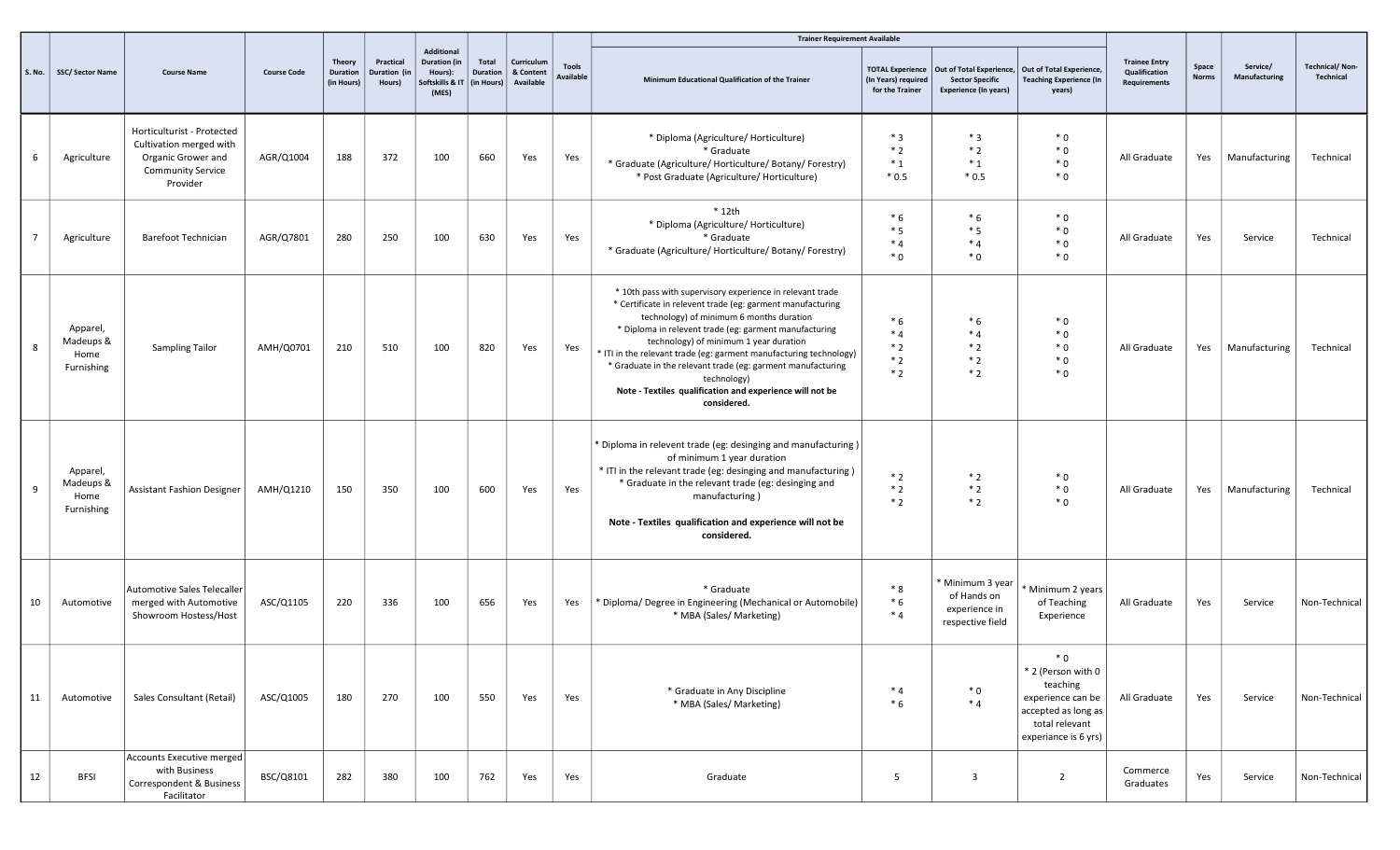|               |                           |                                                                                                  |                    |                                         | Practical<br>Duration (in<br>Hours) | Additional                                               |                                 |                                      |                                  | <b>Trainer Requirement Available</b>                                                                                                                                                                                                                                                                                                                                                                                                                                                                                                                                                                                                                                                                                                                                                                                                                                       |                                                                   |                                                        |                                                                                               |                                                              |                       |                           |                                           |
|---------------|---------------------------|--------------------------------------------------------------------------------------------------|--------------------|-----------------------------------------|-------------------------------------|----------------------------------------------------------|---------------------------------|--------------------------------------|----------------------------------|----------------------------------------------------------------------------------------------------------------------------------------------------------------------------------------------------------------------------------------------------------------------------------------------------------------------------------------------------------------------------------------------------------------------------------------------------------------------------------------------------------------------------------------------------------------------------------------------------------------------------------------------------------------------------------------------------------------------------------------------------------------------------------------------------------------------------------------------------------------------------|-------------------------------------------------------------------|--------------------------------------------------------|-----------------------------------------------------------------------------------------------|--------------------------------------------------------------|-----------------------|---------------------------|-------------------------------------------|
| <b>S. No.</b> | <b>SSC/ Sector Name</b>   | <b>Course Name</b>                                                                               | <b>Course Code</b> | Theory<br><b>Duration</b><br>(in Hours) |                                     | <b>Duration (in</b><br>Hours):<br>oftskills & I<br>(MES) | Total<br>Duration<br>(in Hours) | Curriculum<br>& Content<br>Available | <b>Tools</b><br><b>Available</b> | Minimum Educational Qualification of the Trainer                                                                                                                                                                                                                                                                                                                                                                                                                                                                                                                                                                                                                                                                                                                                                                                                                           | <b>TOTAL Experience</b><br>(In Years) required<br>for the Trainer | <b>Sector Specific</b><br><b>Experience (In years)</b> | Out of Total Experience, Out of Total Experience,<br><b>Teaching Experience (In</b><br>years) | <b>Trainee Entry</b><br>Qualification<br><b>Requirements</b> | Space<br><b>Norms</b> | Service/<br>Manufacturing | <b>Technical/Non-</b><br><b>Technical</b> |
| 13            | <b>BFSI</b>               | Insurance Agent Merged<br>with Microfinance<br>Executive                                         | BSC/Q3801          | 280                                     | 384                                 | 100                                                      | 764                             | Yes                                  | Yes                              | Graduate                                                                                                                                                                                                                                                                                                                                                                                                                                                                                                                                                                                                                                                                                                                                                                                                                                                                   | $\overline{a}$                                                    | $\overline{\mathbf{3}}$                                | $\overline{1}$                                                                                | Commerce<br>Graduates                                        | Yes                   | Service                   | Non-Technical                             |
| 14            | Beauty and<br>Wellness    | <b>Bridal Fashion and</b><br>Photographic Makeup<br>Artist merged with Hair<br>Stylist           | BWS/Q0301          | 146                                     | 504                                 | 100                                                      | 750                             | Yes                                  | Yes                              | * Graduate with cosmetology/Beauty & Wellness certificate<br>* Diploma in beauty /any international diploma of 6 months<br>duration with 3 year experience as a Make up artist/trainer<br>* 10th/ 12th pass with 5 years experience in requisite domain,<br>Diploma should be minimum of 6 months period.                                                                                                                                                                                                                                                                                                                                                                                                                                                                                                                                                                  | $*2$<br>$*3$<br>$*5$                                              | $*2$<br>$*3$<br>$*5$                                   | $*0$                                                                                          | All Graduate                                                 | Yes                   | Service                   | Technical                                 |
| 15            | Beauty and<br>Wellness    | Yoga Instructor merged<br>with Yoga Trainer                                                      | BWS/Q2201          | 124                                     | 402                                 | 100                                                      | 626                             | Yes                                  | Yes                              | * Graduate With PG Diploma (1 Year +)<br>* M.Sc. In YOGA. with Diploma (PG DIPLOMA)<br>* M.SC in YOGA                                                                                                                                                                                                                                                                                                                                                                                                                                                                                                                                                                                                                                                                                                                                                                      | $*5$                                                              | $*2$                                                   | $*3$                                                                                          | All Graduate                                                 | Yes                   | Service                   | Technical                                 |
| 16            | Beauty and<br>Wellness    | <b>Beauty Therapist merged</b><br>with Assistant Beauty<br>Therapist                             | BWS/Q0102          | 136                                     | 614                                 | 100                                                      | 850                             | Yes                                  | Yes                              | * Graduate with cosmetology/Beauty & Wellness certificate<br>* Diploma in beauty /any international diploma of 6 months<br>duration with 3 year experience as a Make up artist/trainer<br>* 10th/ 12th pass with 5 years experience in requisite domain,<br>Diploma should be minimum of 6 months period.                                                                                                                                                                                                                                                                                                                                                                                                                                                                                                                                                                  | $*2$<br>$*3$<br>$*5$                                              | $*2$<br>$*3$<br>$*3$                                   | $*0$<br>$*0$<br>$*2$                                                                          | All Graduate                                                 | Yes                   | Service                   | Technical                                 |
| 17            | Construction              | Supervisor - Roads &<br>Runways                                                                  | CON/Q1004          | 500                                     | 50                                  | 100                                                      | 650                             | Yes                                  | Yes                              | * M. Tech in Civil<br>* B. Tech in Civil<br>* Diploma in Civil<br>* General B.A./B.Sc<br>* Graduation certificate from Army<br>* ITI in Masnory                                                                                                                                                                                                                                                                                                                                                                                                                                                                                                                                                                                                                                                                                                                            | $*7$<br>$*8$<br>$*5$<br>$*13$<br>$*13$<br>$*13$                   | $*2$<br>$*3$<br>$*5$<br>$*8$<br>$*8$<br>$*8$           | $*5$<br>$*5$<br>$*5$<br>$*5$<br>$*5$<br>$*5$                                                  | All Graduate                                                 | Yes                   | Manufacturing             | Technical                                 |
| 18            | Electronics &<br>Hardware | Field Technician - Air<br>Conditioner merged with<br>Field Technician - Other<br>Home Appliances | ELE/Q3102          | 300                                     | 360                                 | 100                                                      | 760                             | Yes                                  | Yes                              | * Diploma: 3 years of Diploma (Poytechnic from Gov.<br>recognized university ) with 5 years of Experience in Consumer<br>Electronics<br>* Science Graduates<br>* Engineer Graduate or higher degree in (Computer Science /<br>Information Technology / Electrical Engineering / Electronics<br>Instrumentation & Control / Electronics Engineering<br>/Electronics & Instrumentation Engineering /Electronics and<br>Communication Engineering /Electronics and Communication<br>Engineering - Industry Integrated / Electrical and Electronics<br>Engineering / Electronics (Microprocessor) / Electronics and<br>Telecommunication Engineering, Mechenical)<br>* Polytechnic Diploma in Computer Science and Engineering,<br>Computer Science and Technology, Elect. and Communication,<br>Electrical & Electronics Engineering, Electrical Engineering,<br>Mechatronics | $*5$<br>$*_{1}$<br>$*_{1}$<br>$*3$                                | $*4$<br>$*0$<br>$*0$<br>$*2$                           | $\mathbf{1}$                                                                                  | All Graduate                                                 | Yes                   | Service                   | Technical                                 |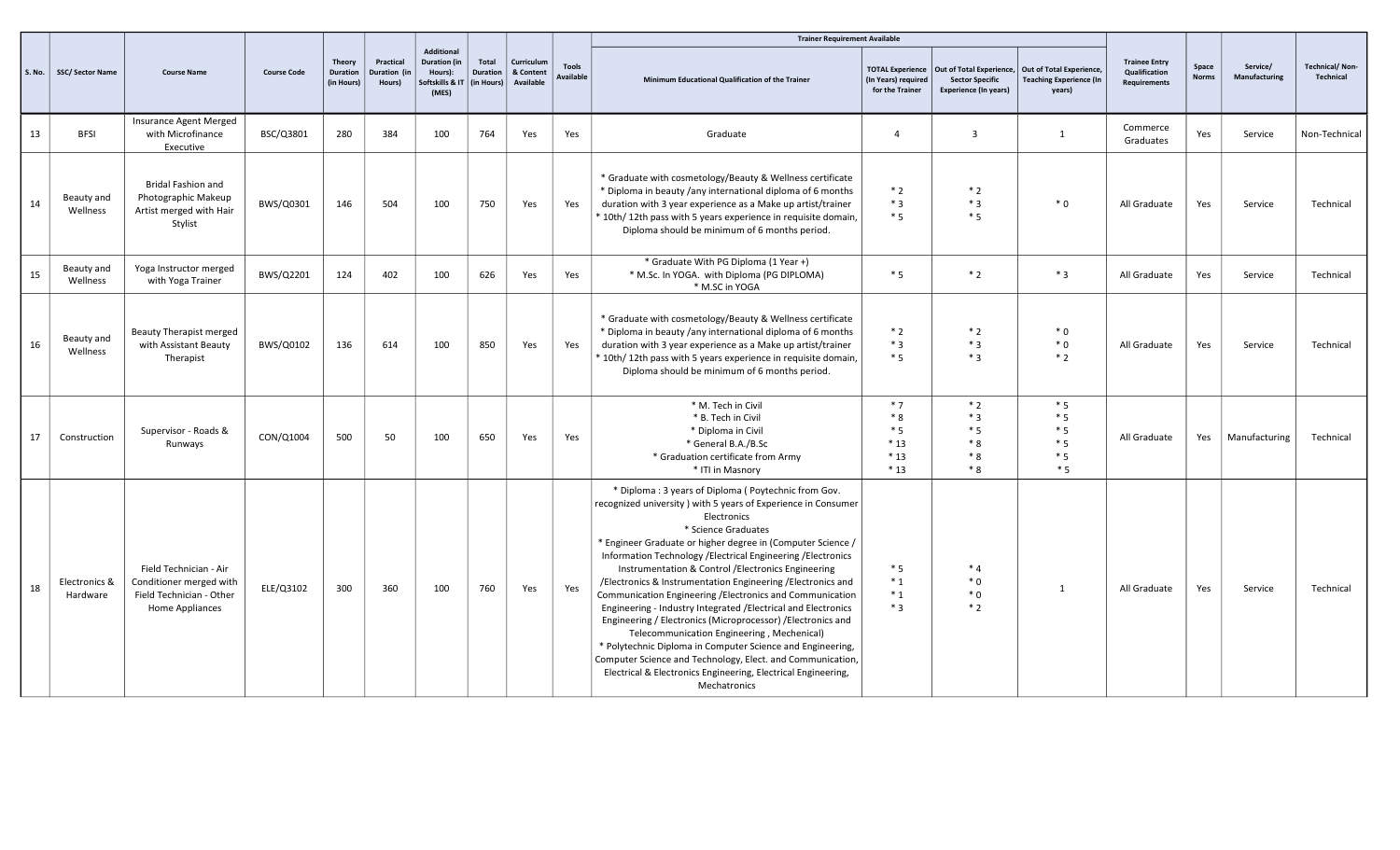|               |                           |                                                                                                                     |                    |                                         |                                     | <b>Additional</b>                                         |                                        |                                      |                                  | <b>Trainer Requirement Available</b>                                                                                                                                                                                                                                                                                                                                                                                                                                                                                                                                                                                                                                                                                                                                                                 |                                                                   |                                                                                                             |                                          |                                                       |                       |                           |                                           |
|---------------|---------------------------|---------------------------------------------------------------------------------------------------------------------|--------------------|-----------------------------------------|-------------------------------------|-----------------------------------------------------------|----------------------------------------|--------------------------------------|----------------------------------|------------------------------------------------------------------------------------------------------------------------------------------------------------------------------------------------------------------------------------------------------------------------------------------------------------------------------------------------------------------------------------------------------------------------------------------------------------------------------------------------------------------------------------------------------------------------------------------------------------------------------------------------------------------------------------------------------------------------------------------------------------------------------------------------------|-------------------------------------------------------------------|-------------------------------------------------------------------------------------------------------------|------------------------------------------|-------------------------------------------------------|-----------------------|---------------------------|-------------------------------------------|
| <b>S. No.</b> | <b>SSC/ Sector Name</b>   | <b>Course Name</b>                                                                                                  | <b>Course Code</b> | <b>Theory</b><br>Duration<br>(in Hours) | Practical<br>Duration (in<br>Hours) | <b>Duration</b> (in<br>Hours):<br>ioftskills & I<br>(MES) | Total<br><b>Duration</b><br>(in Hours) | Curriculum<br>& Content<br>Available | <b>Tools</b><br><b>Available</b> | Minimum Educational Qualification of the Trainer                                                                                                                                                                                                                                                                                                                                                                                                                                                                                                                                                                                                                                                                                                                                                     | <b>TOTAL Experience</b><br>(In Years) required<br>for the Trainer | Out of Total Experience, Out of Total Experience,<br><b>Sector Specific</b><br><b>Experience (In years)</b> | <b>Teaching Experience (In</b><br>years) | <b>Trainee Entry</b><br>Qualification<br>Requirements | Space<br><b>Norms</b> | Service/<br>Manufacturing | <b>Technical/Non-</b><br><b>Technical</b> |
| 19            | Electronics &<br>Hardware | Mobile Phone Hardware<br>Repair Technician merged<br>with DTH Set Top Box<br>Installation & Service<br>Technician   | ELE/Q8104          | 260                                     | 300                                 | 100                                                       | 660                                    | Yes                                  | Yes                              | * Science Graduate<br>* Engineer Graduate or higher degree in (Computer Science /<br>Information Technology / Electrical Engineering / Electronics<br>Instrumentation & Control / Electronics Engineering<br>/Electronics & Instrumentation Engineering / Electronics and<br>Communication Engineering / Electronics and Communication<br>Engineering - Industry Integrated / Electrical and Electronics<br>Engineering / Electronics (Microprocessor) / Electronics and<br>Telecommunication Engineering)<br>* Polytechnic Diploma in Computer Science and Engineering,<br>Computer Science and Technology, Elect. and Communication,<br>Electrical & Electronics Engineering, Electrical Engineering,<br>Mechatronics                                                                              | $*_{1}$<br>$*_{1}$<br>$*3$                                        | $*0$<br>$*0$<br>$*2$                                                                                        | $\mathbf{1}$                             | All Graduate                                          | Yes                   | Service                   | Technical                                 |
| 20            | Electronics &<br>Hardware | Field Technician-<br>Networking and Storage<br>merged with Field<br>Technician - Computing<br>and Peripherals       | ELE/Q4606          | 300                                     | 360                                 | 100                                                       | 760                                    | Yes                                  | Yes                              | * Science Graduate<br>* Engineer Graduate or higher degree in (Computer Science /<br>Information Technology / Electrical Engineering / Electronics<br>Instrumentation & Control / Electronics Engineering<br>/Electronics & Instrumentation Engineering / Electronics and<br>Communication Engineering / Electronics and Communication<br>Engineering - Industry Integrated / Electrical and Electronics<br>Engineering / Electronics (Microprocessor)<br>/Electronics and Telecommunication Engineering)<br>* Graduate with 1 year of Certicate/ Diploma in Networking<br>and storage.<br>* Polytechnic Diploma in Computer Science and Engineering,<br>Computer Science and Technology, Elect. and Communication,<br>Electrical & Electronics Engineering, Electrical Engineering,<br>Mechatronics | $*_{1}$<br>$*_{1}$<br>$*_{1}$<br>$*3$                             | $*0$<br>$*0$<br>$*0$<br>$*2$                                                                                | -1                                       | All Graduate                                          | Yes                   | Service                   | Technical                                 |
| 21            | Electronics &<br>Hardware | Solar Panel Installation<br>Technician merged with<br>Solar LED Technician                                          | ELE/Q5901          | 380                                     | 380                                 | 100                                                       | 860                                    | Yes                                  | Yes                              | * Science Graduate<br>* Engineer Graduate or higher degree in (Computer Science /<br>Information Technology / Electrical Engineering / Electronics<br>Instrumentation & Control / Electronics Engineering<br>/Electronics & Instrumentation Engineering / Electronics and<br>Communication Engineering / Electronics and Communication<br>Engineering - Industry Integrated / Electrical and Electronics<br>Engineering / Electronics (Microprocessor) / Electronics and<br>Telecommunication Engineering, Mechanical)<br>* Polytechnic Diploma in Computer Science and Engineering,<br>Computer Science and Technology, Elect. and Communication,<br>Electrical & Electronics Engineering, Electrical Engineering,<br>Mechatronics                                                                  | $*_{1}$<br>$*_{1}$<br>$*3$                                        | $*0$<br>$*0$<br>$*2$                                                                                        | 1                                        | All Graduate                                          | Yes                   | Service                   | Technical                                 |
| 22            | Green Jobs                | Solar PV Installer<br>(Suryamitra) merged with<br>Solar PV Installer - Electrical<br>and Solar PV Installer - Civil | SGJ/Q0101          | 240                                     | 440                                 | 100                                                       | 780                                    | Yes                                  | Yes                              | * B.Tech (Civil/Mechanical /Electrical/ Instrumentation /<br>Electronics / Electrical and Electronics Eng.)<br>* M.Sc. (Physics)<br>* M.Tech.<br>* B.E. (Civil/Mechanical /Electrical/ Instrumentation /<br>Electronics / Electrical and Electronics Eng.)<br>* ITI (Electrical, Electronics, Civil, Mechanical, Fitter,<br>Instrumentation)<br>* Diploma (Electrical, Electronics, Civil, Mechanical, Fitter,<br>Instrumentation)                                                                                                                                                                                                                                                                                                                                                                   | $*2$<br>$*0$<br>$*0$<br>$*2$<br>$*3$<br>$*3$                      | $*2$<br>$*0$<br>$*0$<br>$*2$<br>$*3$<br>$*3$                                                                | $^{\circ}$                               | Science<br>Graduates                                  | Yes                   | Service                   | Technical                                 |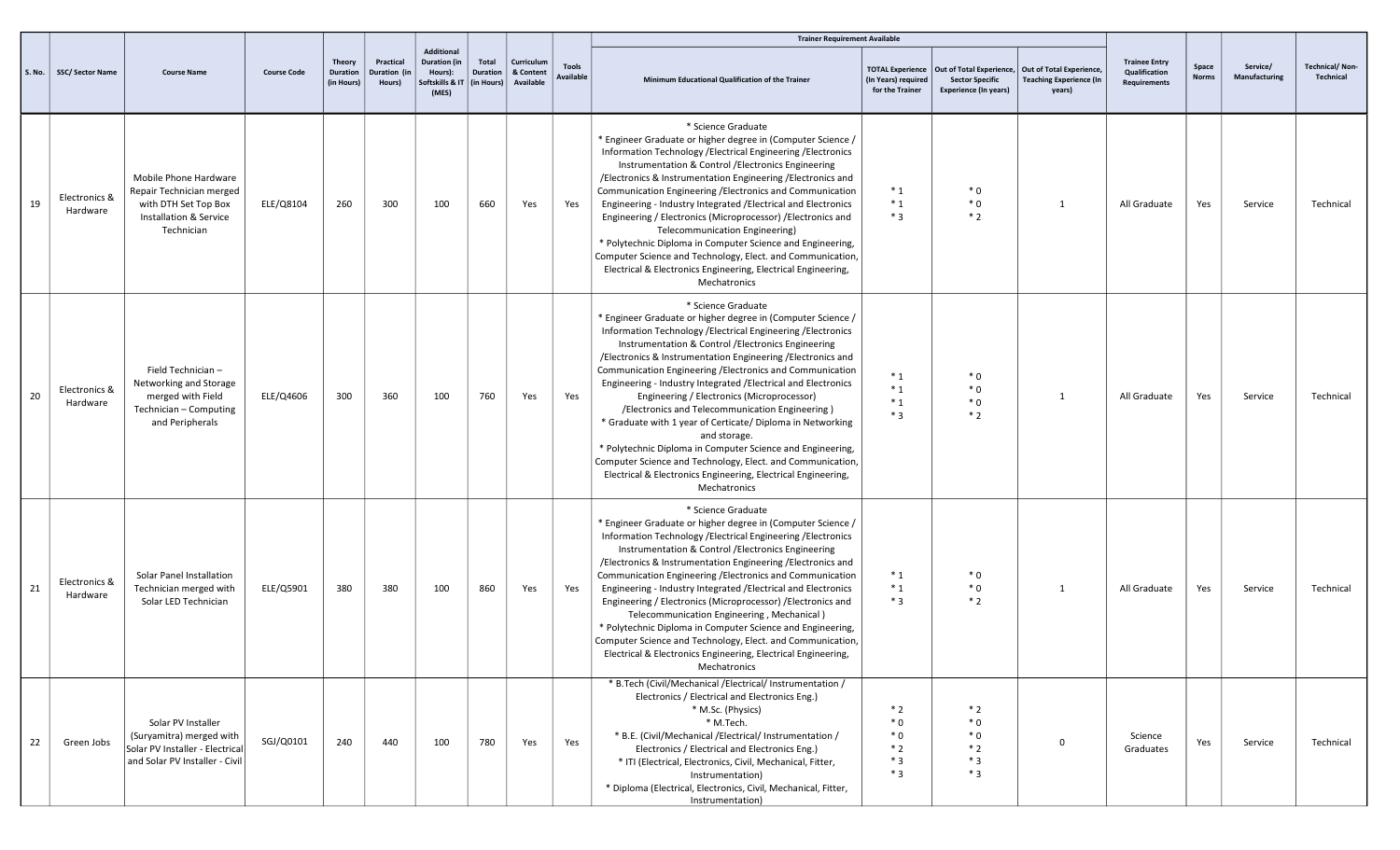|    |                           |                                                                                                       |                    |                                         |                                 |                                                                  |                                        |                                      |                                  | <b>Trainer Requirement Available</b>                                                                                                                                                                                                                                                                                                                 |                                                                   |                                                                                    |                                                                      |                                                              |                       |                           |                             |
|----|---------------------------|-------------------------------------------------------------------------------------------------------|--------------------|-----------------------------------------|---------------------------------|------------------------------------------------------------------|----------------------------------------|--------------------------------------|----------------------------------|------------------------------------------------------------------------------------------------------------------------------------------------------------------------------------------------------------------------------------------------------------------------------------------------------------------------------------------------------|-------------------------------------------------------------------|------------------------------------------------------------------------------------|----------------------------------------------------------------------|--------------------------------------------------------------|-----------------------|---------------------------|-----------------------------|
|    | S. No.   SSC/ Sector Name | <b>Course Name</b>                                                                                    | <b>Course Code</b> | Theory<br><b>Duration</b><br>(in Hours) | Practical<br>Duration<br>Hours) | Additional<br>Duration (in<br>Hours):<br>oftskills & I1<br>(MES) | Total<br><b>Duration</b><br>(in Hours) | Curriculum<br>& Content<br>Available | <b>Tools</b><br><b>Available</b> | Minimum Educational Qualification of the Trainer                                                                                                                                                                                                                                                                                                     | <b>TOTAL Experience</b><br>(In Years) required<br>for the Trainer | Out of Total Experience,<br><b>Sector Specific</b><br><b>Experience (In years)</b> | Out of Total Experience,<br><b>Teaching Experience (In</b><br>years) | <b>Trainee Entry</b><br>Qualification<br><b>Requirements</b> | Space<br><b>Norms</b> | Service/<br>Manufacturing | Technical/Non-<br>Technical |
| 23 | Healthcare                | <b>General Duty Assistant</b><br>Advanced                                                             | HSS/Q5103          | 220                                     | 280<br>Practical<br>400 OJT     | 100                                                              | 1000                                   | Yes                                  | Yes                              | * PhD Nursing<br>* Msc Nursing<br>* B.Sc. (Nursing)/ Post Basic Bsc Nursing<br>* GNM (General Nursing Midwifery)                                                                                                                                                                                                                                     | $*_{1}$<br>$*_{1}$<br>$*_{1}$<br>$*3$                             | $*_{1}$<br>$*_{1}$<br>$*_{1}$<br>$*3$                                              | $\mathbf{0}$                                                         | Science<br>Graduates                                         | Yes                   | Service                   | Technical                   |
| 24 | IT/ITes                   | Web Developer                                                                                         | SSC/Q0503          | 109                                     | 291                             | 100                                                              | 500                                    | Yes                                  | Yes                              | Minimum Graduate degree/ diploma in web design/ media<br>design or any other related field; Preferred Master's Degree in<br>Media Design<br>2 years of work/experience with respect to the<br>QP/occupation                                                                                                                                          | $\overline{2}$                                                    | $\overline{2}$                                                                     | $\overline{2}$                                                       | Computer<br>Science<br>Graduates                             | Yes                   | Service                   | Technical                   |
| 25 | IT/ITes                   | Software Developer<br>merged with Junior<br>Software Developer                                        | SSC/Q0501          | 200                                     | 600                             | 100                                                              | 900                                    | Yes                                  | Yes                              | Minimum Bachelor's Degree in /Engineering/Technology/<br>Science/Computer Science or any graduate course; Preferred<br>Master's Degree in Engineering/Technology/Computer<br>Science.<br>Note: Certification in relevant software competencies:<br>Software Development Certifications in C++, Embedded, C#, C,<br>Java etc., is an added advantage. | 2                                                                 | $\overline{2}$                                                                     | -1                                                                   | Computer<br>Science<br>Graduates                             | Yes                   | Service                   | Technical                   |
| 26 | IT/ITes                   | Cloud Application<br>Developer                                                                        | SSC/Q8303          | 154                                     | 286                             | 100                                                              | 540                                    | Yes                                  | Yes                              | Graduate (Science/Computer Science/Electronics and<br>Engineering /Information Technology ) with Graduate (<br>Science/Computer Science/Electronics and Engineering<br>/Information Technology)                                                                                                                                                      | 5                                                                 | 5                                                                                  | 1                                                                    | Computer<br>Science<br>Graduates                             | Yes                   | Service                   | Technical                   |
| 27 | IT/ITes                   | <b>Application Architect - Web</b><br>& Mobile merged with<br>Application developer -<br>Web & Mobile | SSC/Q8402          | 180                                     | 309                             | 100                                                              | 589                                    | Yes                                  | Yes                              | Bachelor's Degree in Engineering / Technology / Statistics /<br>Mathematics / Computer Science/ Physical Sciences                                                                                                                                                                                                                                    | 5                                                                 | 5                                                                                  | 1                                                                    | Computer<br>Science<br>Graduates                             | Yes                   | Service                   | Technical                   |
| 28 | IT/ITes                   | Cloud Architect                                                                                       | SSC/Q8302          | 183                                     | 328                             | 100                                                              | 611                                    | Yes                                  | Yes                              | Bachelor's Degree in Engineering / Technology / Statistics /<br>Mathematics / Computer Science/ Physical Sciences                                                                                                                                                                                                                                    | 5                                                                 | 5                                                                                  | $\overline{1}$                                                       | Computer<br>Science<br>Graduates                             | Yes                   | Service                   | Technical                   |
| 29 | IT/ITes                   | Cloud Consultant merged<br>with Site-Reliability Analyst<br>and Cloud Security Analyst                | SSC/Q8301          | 167                                     | 334                             | 100                                                              | 601                                    | Yes                                  | Yes                              | Bachelor's Degree in Engineering / Technology / Statistics /<br>Mathematics / Computer Science/ Physical Sciences                                                                                                                                                                                                                                    | 5                                                                 | 5                                                                                  | 1                                                                    | Computer<br>Science<br>Graduates                             | Yes                   | Service                   | Technical                   |
| 30 | Logistics                 | <b>Warehouse Supervisor</b><br>merged with Warehouse<br>Associate                                     | LSC/Q0102          | 200                                     | 480                             | 100                                                              | 780                                    | Yes                                  | Yes                              | * 12th Class/I.T.I<br>* Diploma<br>* Graduate                                                                                                                                                                                                                                                                                                        | $*10$<br>$*7$<br>$*5$                                             | $*10$<br>$*7$<br>$*5$                                                              | $*0$<br>$*0$<br>$*0$                                                 | All Graduate                                                 | Yes                   | Service                   | Non-Technical               |
| 31 | Logistics                 | Inventory, Materials<br>Manager                                                                       | LSC/Q0104          | 180                                     | 440                             | 100                                                              | 720                                    | Yes                                  | Yes                              | * 12th Class/I.T.I<br>* Diploma<br>* Graduate                                                                                                                                                                                                                                                                                                        | $*10$<br>$*7$<br>$*5$                                             | $*10$<br>$*7$<br>$*5$                                                              | $*0$<br>$*0$<br>$*0$                                                 | All Graduate                                                 | Yes                   | Service                   | Non-Technical               |
| 32 | Logistics                 | Warehouse, Inventory and<br><b>Transport Manager</b>                                                  | LSC/Q0105          | 200                                     | 490                             | 100                                                              | 790                                    | Yes                                  | Yes                              | * 12th Class/I.T.I<br>* Diploma<br>* Graduate                                                                                                                                                                                                                                                                                                        | $*10$<br>$*7$<br>$*5$                                             | $*10$<br>$*7$<br>$*5$                                                              | $*0$<br>$*0$<br>$*0$                                                 | All Graduate                                                 | Yes                   | Service                   | Non-Technical               |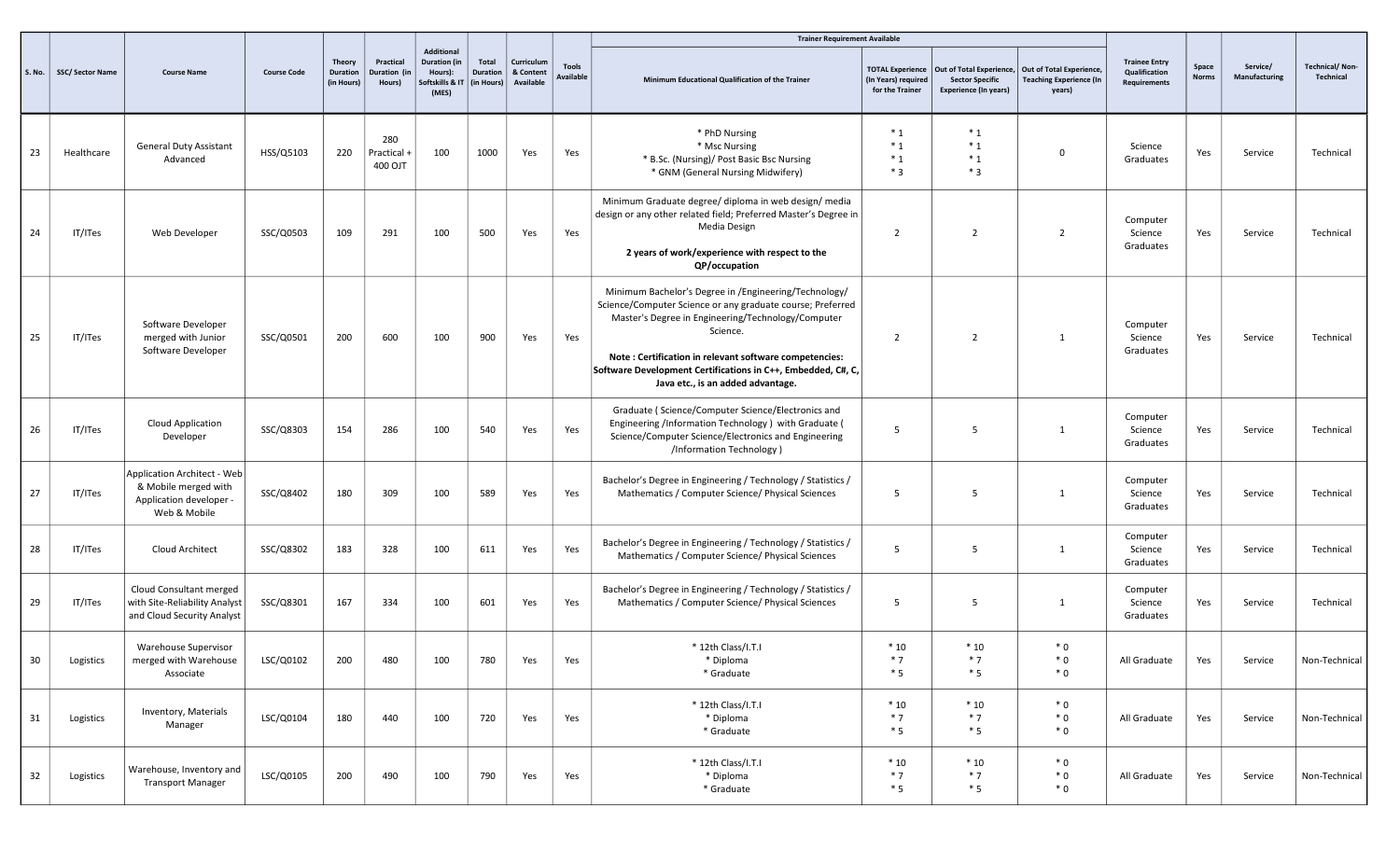|               |                          |                                                                                                        |                    |                                         |                                     |                                                                         |                                               |                                      |                                  | <b>Trainer Requirement Available</b>                                                                                                                                                                                                                                          |                                                                   |                                                                                                             |                                          |                                                       |                       |                           |                                    |
|---------------|--------------------------|--------------------------------------------------------------------------------------------------------|--------------------|-----------------------------------------|-------------------------------------|-------------------------------------------------------------------------|-----------------------------------------------|--------------------------------------|----------------------------------|-------------------------------------------------------------------------------------------------------------------------------------------------------------------------------------------------------------------------------------------------------------------------------|-------------------------------------------------------------------|-------------------------------------------------------------------------------------------------------------|------------------------------------------|-------------------------------------------------------|-----------------------|---------------------------|------------------------------------|
| <b>S. No.</b> | <b>SSC/ Sector Name</b>  | <b>Course Name</b>                                                                                     | <b>Course Code</b> | Theory<br><b>Duration</b><br>(in Hours) | Practical<br>Duration (ir<br>Hours) | Additional<br><b>Duration (in</b><br>Hours):<br>oftskills & IT<br>(MES) | <b>Total</b><br><b>Duration</b><br>(in Hours) | Curriculum<br>& Content<br>Available | <b>Tools</b><br><b>Available</b> | Minimum Educational Qualification of the Trainer                                                                                                                                                                                                                              | <b>TOTAL Experience</b><br>(In Years) required<br>for the Trainer | Out of Total Experience, Out of Total Experience,<br><b>Sector Specific</b><br><b>Experience (In years)</b> | <b>Teaching Experience (In</b><br>years) | <b>Trainee Entry</b><br>Qualification<br>Requirements | Space<br><b>Norms</b> | Service/<br>Manufacturing | <b>Technical/Non-</b><br>Technical |
| 33            | Logistics                | <b>Warehouse Supervisor</b><br>merged with Inventory<br>Clerk                                          | LSC/Q2307          | 283                                     | 207                                 | 100                                                                     | 590                                           | Yes                                  | Yes                              | Graduate                                                                                                                                                                                                                                                                      | $\overline{2}$                                                    | $\overline{2}$                                                                                              | $\mathbf 0$                              | All Graduate                                          | Yes                   | Service                   | Non-Technical                      |
| 34            | Logistics                | E-commerce Team Lead                                                                                   | LSC/Q2601          | 160                                     | 390                                 | 100                                                                     | 650                                           | Yes                                  | Yes                              | * 12th Class/I.T.I<br>* Diploma<br>* Graduate                                                                                                                                                                                                                                 | $*10$<br>$*7$<br>$*5$                                             | $*10$<br>$*7$<br>$*5$                                                                                       | $*0$<br>$*0$<br>$*0$                     | All Graduate                                          | Yes                   | Service                   | Non-Technical                      |
| 35            | <b>MEPSC</b>             | Secretary                                                                                              | MEP/Q0201          | 180                                     | 292                                 | 100                                                                     | 572                                           | Yes                                  | Yes                              | Graduate                                                                                                                                                                                                                                                                      | $\overline{\mathbf{3}}$                                           | $\overline{3}$                                                                                              | $\overline{2}$                           | All Graduate                                          | Yes                   | Service                   | Non-Technical                      |
| 36            | <b>MEPSC</b>             | Multifunctional<br><b>Administration Executive</b><br>merged with Receptionist<br>and Office Assistant | MEP/Q0205          | 252                                     | 382                                 | 100                                                                     | 734                                           | Yes                                  | Yes                              | Graduate with Certificate (Certification in Industrial Design is<br>Preferable)<br>Note: * 3-4 years of industry experience as Executive Admin.<br>* 3-4 years of teaching experience                                                                                         | 6                                                                 | $\overline{3}$                                                                                              | $\overline{3}$                           | All Graduate                                          | Yes                   | Service                   | Non-Technical                      |
| 37            | Media &<br>Entertainment | Graphic Designer merged<br>with Animator                                                               | MES/Q0601          | 250                                     | 420                                 | 100                                                                     | 770                                           | Yes                                  | Yes                              | 12th                                                                                                                                                                                                                                                                          | $\overline{3}$                                                    | 2                                                                                                           | 1                                        | All Graduate                                          | Yes                   | Service                   | Technical                          |
| 38            | Media &<br>Entertainment | Social Media Executive                                                                                 | MES/Q0702          | 140                                     | 360                                 | 100                                                                     | 600                                           | Yes                                  | Yes                              | Graduate                                                                                                                                                                                                                                                                      | $\overline{2}$                                                    | $\mathbf{1}$                                                                                                | $\mathbf{1}$                             | All Graduate                                          | Yes                   | Service                   | Non-Technical                      |
| 39            | Media &<br>Entertainment | Search Engine Optimization<br>Executive merged with<br>Search Engine Marketing<br>Executive            | MES/Q0704          | 185                                     | 465                                 | 100                                                                     | 750                                           | Yes                                  | Yes                              | Graduation                                                                                                                                                                                                                                                                    | $\overline{3}$                                                    | 1                                                                                                           | $\overline{2}$                           | All Graduate                                          | Yes                   | Service                   | Non-Technical                      |
| 40            | Paints &<br>Coatings     | Supervisor - Decorative<br>Application merged with<br><b>Decorative Painter</b>                        | PCS/Q5001          | 192                                     | 288                                 | 100                                                                     | 580                                           | Yes                                  | Yes                              | 12th                                                                                                                                                                                                                                                                          | 2                                                                 | 2                                                                                                           | $\overline{2}$                           | All Graduate                                          | Yes                   | Service                   | Technical                          |
| 41            | Retail                   | Seller Activation Executive<br>merged with Digital<br>Cataloguer                                       | RAS/Q0301          | 280                                     | 280                                 | 100                                                                     | 660                                           | Yes                                  | Yes                              | $*$ 12th<br>* Diploma (Retail Diploma/Graduate)                                                                                                                                                                                                                               | $*4$<br>$*2$                                                      | $*3$<br>$*_{1}$                                                                                             | $*_{1}$<br>$*_{1}$                       | All Graduate                                          | Yes                   | Service                   | Non-Technical                      |
| 42            | Retail                   | <b>Business Builder/Retailer</b><br>merged with Individual<br>Sales Professional                       | RAS/Q0202          | 315                                     | 315                                 | 100                                                                     | 730                                           | Yes                                  | Yes                              | 12th Class/Diploma (Retail Diploma/Graduate)                                                                                                                                                                                                                                  | 5                                                                 | $\overline{3}$                                                                                              | $\overline{2}$                           | All Graduate                                          | Yes                   | Service                   | Non-Technical                      |
| 43            | Sports                   | <b>Community Sports Coach</b><br>merged with Fitness<br>Trainer                                        | SPF/Q1106          | 220                                     | 488                                 | 100                                                                     | 808                                           | Yes                                  | Yes                              | * 10th Class with 1-2 Years of experience in sports<br>coaching in school/ colleges, sports academies,<br>NGO working in the field of sports.<br>* Certificate-NSQF (Level 2-Early Years Physical Activity<br>Facilitator) with 1 Year of experience in the core fitness work | $*2$<br>$*_{1}$                                                   | $*2$<br>$*_{1}$                                                                                             | $\mathbf{1}$                             | All Graduate                                          | Yes                   | Service                   | Non-Technical                      |
| 44            | Telecom                  | Tower Technician merged<br>with RF (Radio Frequency)<br>Site Surveyor                                  | TEL/Q4100          | 328                                     | 472                                 | 100                                                                     | 900                                           | Yes                                  | Yes                              | * ITI/Diploma (Electrical/Electronic/Communication/CS/IT)<br>* Graduate (Science)                                                                                                                                                                                             | 1                                                                 | $\mathbf{1}$                                                                                                | 0                                        | All Graduate                                          | Yes                   | Service                   | Technical                          |